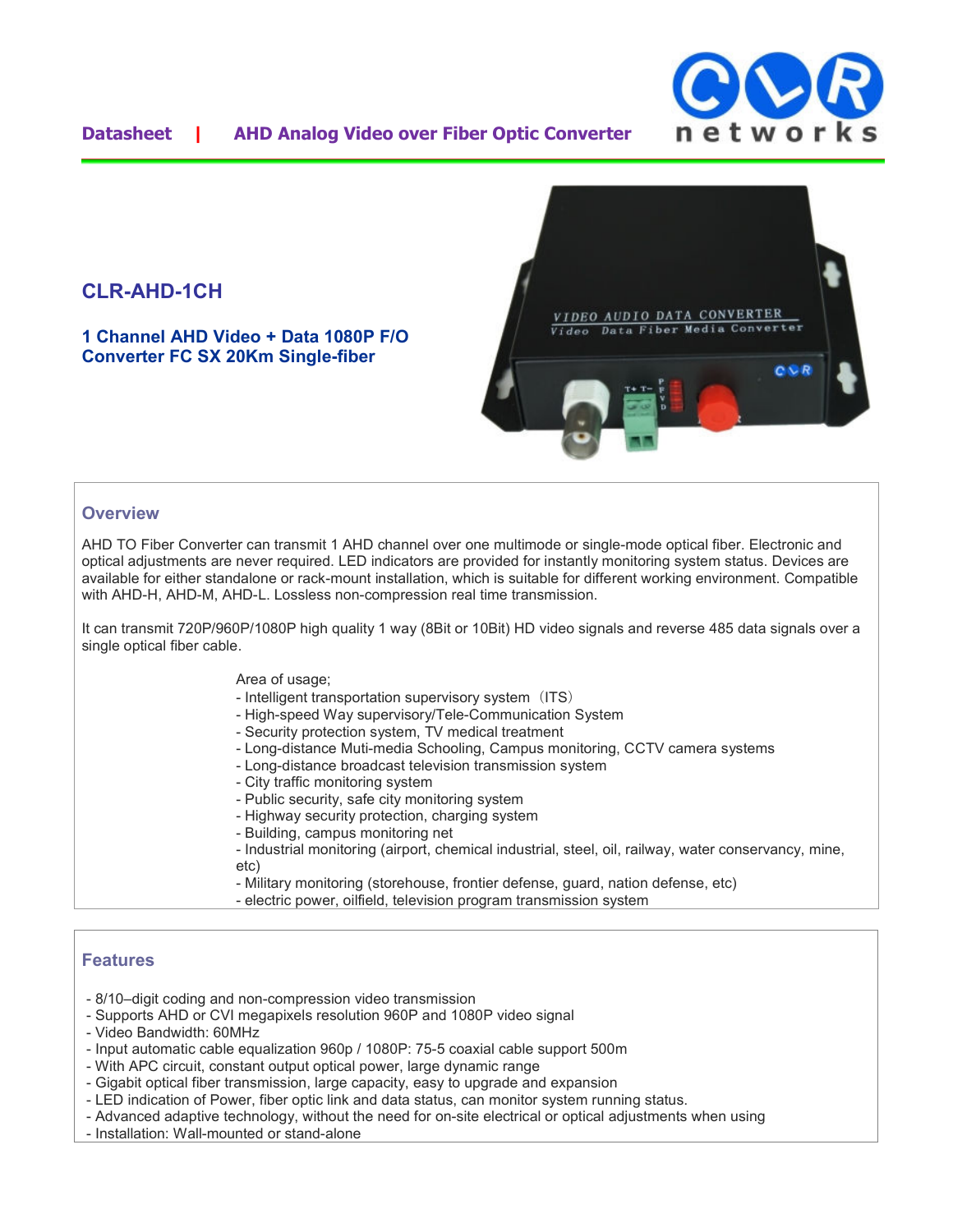

| <b>Specifications</b>        |                                                                                                            |                                                        |
|------------------------------|------------------------------------------------------------------------------------------------------------|--------------------------------------------------------|
| <b>Fiber Features</b>        |                                                                                                            |                                                        |
| Interface                    |                                                                                                            | <b>FC</b>                                              |
| Transmit wavelength          |                                                                                                            | 1310 nm                                                |
| Transmit power               |                                                                                                            | $-15$ ~ $-10$ dBm                                      |
| Receive sensitivity          |                                                                                                            | $-34$ dBm                                              |
| Optical saturation           |                                                                                                            | $-8$ dB                                                |
| Loss                         |                                                                                                            | $0.5$ dBm/Km                                           |
| <b>Transmission Distance</b> |                                                                                                            | $0 \sim 20$ Km                                         |
|                              |                                                                                                            |                                                        |
| <b>Video Features</b>        |                                                                                                            |                                                        |
| Interface                    |                                                                                                            | <b>BNC</b>                                             |
| Input/output impedance       |                                                                                                            | $75\Omega$ (unbalanced)                                |
| Input/output voltage         |                                                                                                            | 1VP-P (peak value), Max 1.2Vpp                         |
| <b>Bandwidth</b>             |                                                                                                            | 60MHz                                                  |
| Sampling                     |                                                                                                            | 15MHz high speed sampling                              |
| Digit bit width              |                                                                                                            | 8/10/12 bit                                            |
| Differential gain            |                                                                                                            | (10% - 90% APL) DG < 1% (Typical value)                |
| Differential phase           |                                                                                                            | $(10\% - 90\%$ APL) DP < $0.8^{\circ}$ (Typical value) |
| <b>Video SNR</b>             |                                                                                                            | $S/N \ge 70$ dB (Maximum optical link path loss)       |
|                              |                                                                                                            |                                                        |
| <b>Data Features</b>         |                                                                                                            |                                                        |
| Interface Physical           | Standard industrial connecting terminals                                                                   |                                                        |
| <b>Controlled Equipments</b> | PTZ decoder, Keyboard, Matrix, High speed dome camera                                                      |                                                        |
| Interface Signals            | <b>RS485</b>                                                                                               |                                                        |
| RS-485 data rate             | DC-250Kbps                                                                                                 |                                                        |
| RS-485 bit error rate        | ≤10E-12                                                                                                    |                                                        |
| RS-485 Max node number       | 128                                                                                                        |                                                        |
| RS-485 Transmission distance | 1200m                                                                                                      |                                                        |
| RS-485 Network Connection    | Forward, reverse and bi-directional RS-485, supports point to point and point to<br>multipoint connections |                                                        |
|                              |                                                                                                            |                                                        |
| <b>General Parameters</b>    |                                                                                                            |                                                        |
| <b>Operating Temperature</b> |                                                                                                            | $-40$ °C ~ +85 °C                                      |
| <b>Storage Temperature</b>   |                                                                                                            | -45 °C ~ +95 °C                                        |
| Relative humidity            |                                                                                                            | $0 \sim 95\%$ (Non-condensing)                         |
| Power Voltage                |                                                                                                            | AC85-260v/50Hz                                         |
| <b>MTBF</b>                  |                                                                                                            | ≥1000000 hours                                         |
| Power consumption            |                                                                                                            | 4.0w (Input: DC5V 2000mA)                              |